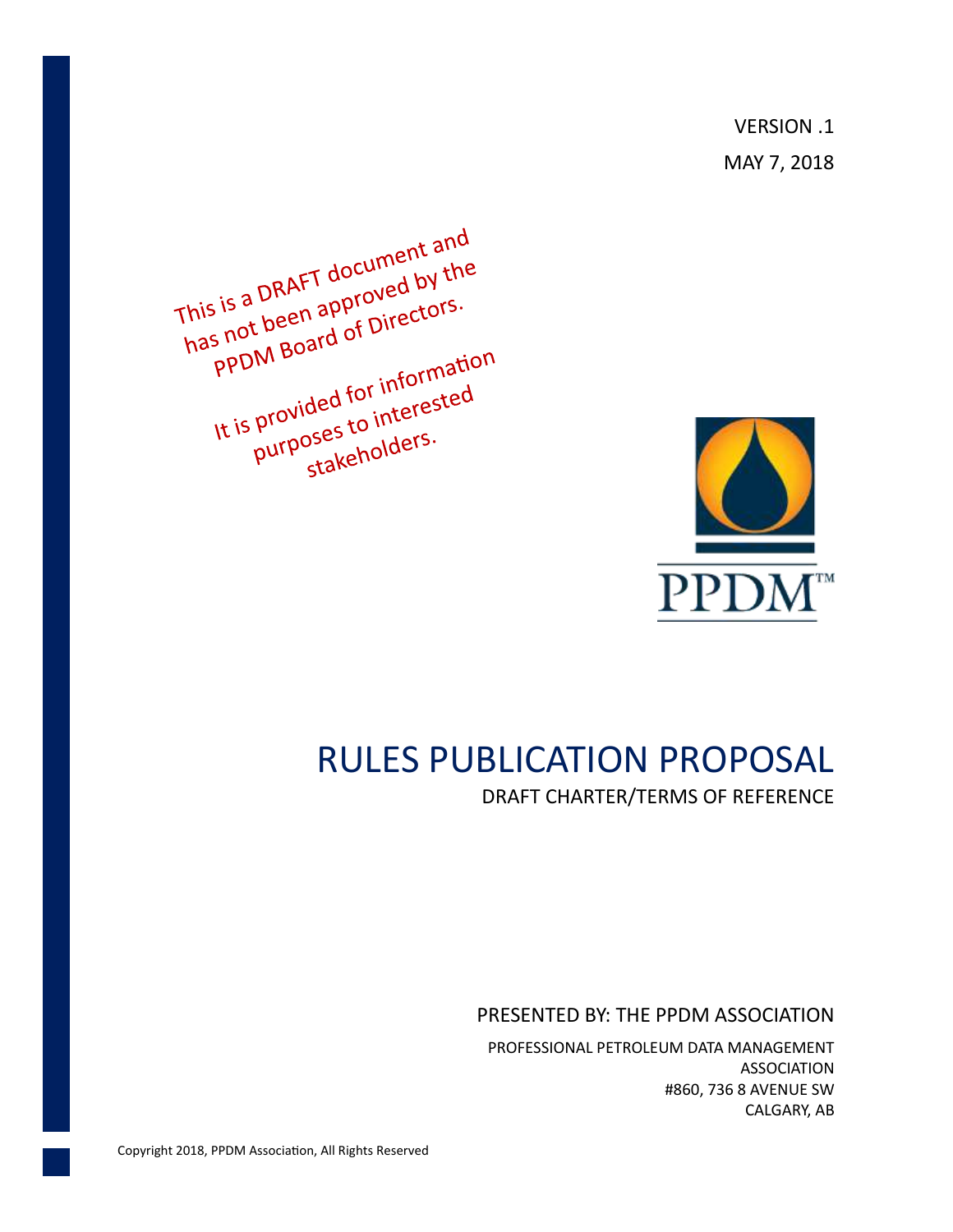# **CONTENTS**

# **Why PPDM?**

*A recognized professional discipline is created by a governed body of ethics-driven professionals who have an intentional and common purpose to develop, deploy and support a body of knowledge and professional development for the practice of data management as a professional discipline.*

*Helping industry discover and use relevant standards and best practices is a critical part of this program. These make industry more efficient through access to consistent and trusted data, and promote the emergence of a portable, skilled and prepared work force of professional data managers.*

*We hope you will support this PPDM project, which will both support high quality trusted data that enables strong processes, analytics and decision making to all of industry and provides a foundation for training and certifying data professionals who support key data processes.*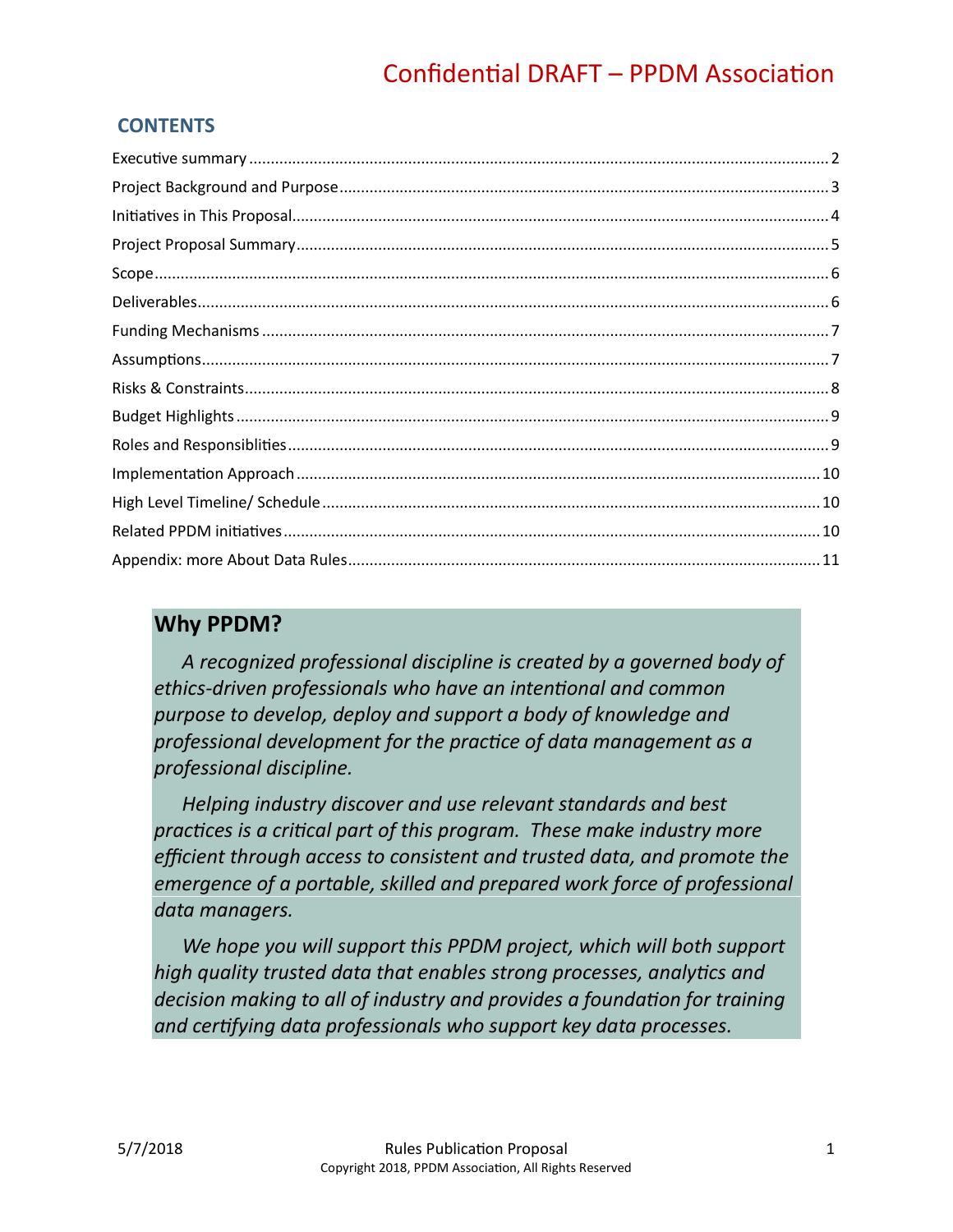# Rules Publication Proposal

## <span id="page-2-0"></span>**EXECUTIVE SUMMARY**

Powerful and practical analytics and decision support software products abound in industry. Taking advantage of them depends on access to trusted, accessible and appropriate data. However, in most companies, this is difficult and time consuming. Executive frustration is growing as data continues to be the main barrier to taking advantage of technology.

#### *Instead of forever fixing data, we should focus on fixing our data – forever!*

Every company or organization in our industry is stuck with the same problem. Virtually every bit of data received must be reviewed and prepared for use in the many workflows and processes in the oil and gas industry. Whether or not they have a formal designation, data managers spend vast amounts of time and money working with data that usually arrives in digital (likely either not immediately usable or trusted) form.

This is inefficient, wasteful and can present nearly intractable problems. Resolving these problems requires us to work cooperatively with each other, so that foundational variations in format, structure and dialect can be resolved.

The PPDM Association believes that the time has come to work together to resolve this problem for everyone. This proposal recommends the creation of a central library of data rules that can be accessed by all stakeholders at all stages of the life cycle of an asset to objectively test whether or not it "passes muster".

You are invited to participate in this project, help us treat data as a strategic business asset using measurable and specific criteria. Successful completion of this project and deployment in suitable technology will result in substantial savings to industry, significantly more trusted and appropriate data, and access to technology tools for analytics and decision support.

The Professional Petroleum Data Management (PPDM) Association is the global, not-for-profit society within the petroleum industry that provides leadership for the professionalization of petroleum data management through the development and dissemination of best practices and standards, education programs, certification programs and professional development opportunities.

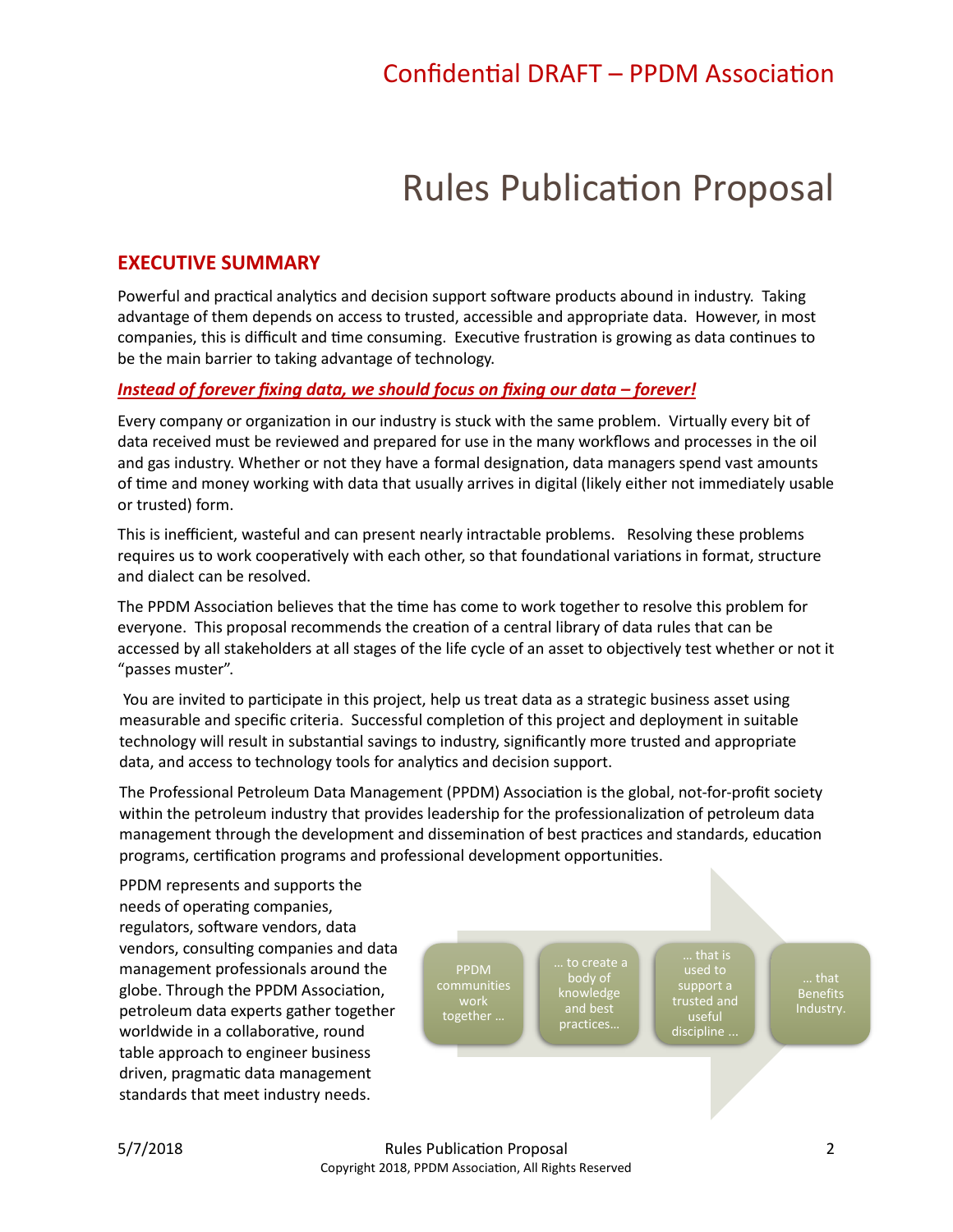### <span id="page-3-0"></span>**PROJECT BACKGROUND**

Technology has made today's analytics and decision-making tools appealing, affordable and beneficial. Nevertheless, many companies struggle to achieve the benefits that these tools promise. Studies at global and industry levels all tell the same story – our ability to leverage technology depends on access to high quality, consistent, trusted data. Without a strong data foundation, analytics tools may give results that are misleading or simply wrong.

Expenditures in technology development have outstripped data development for decades, with data commonly treated as a tactical appendage of software design. The result is that even large companies continue to struggle with data systems that are siloed or locked into proprietary software data stores. Even though data that input into technical systems is received in digital form, considerable effort must be expended to prepare and structure data into a form suitable for each individual data store. Through the life cycle, the same set of data is received (digitally), reviewed, quality controlled and formatted for load into system after system.

This redundant work wastes time, diverts talented resources from more important functions, delays critical decision making and increases the time and cost of finding and producing hydrocarbons. Today's economy does not allow these inefficiencies to continue. Data professionals, scientists and decision makers should be able to focus on productive work, rather than reworking the same data again and again.

Virtually all the data that passes through the hands of each industry stakeholder is structured and developed according to the specifications of another party. Data comes from your field service company, data vendor, regulator, or vendor software; each data source conforms to the specifications of the organization who created or last controlled the data.

Data management strategies of even the largest companies cannot alter the resulting consequences. Data managers spend vast amounts of time finding, structuring, verifying, preparing and loading data for use in system after system – always conforming the data to the specifications of each process or system. Clear benefits can be obtained if we can solve the foundational problems that result in these differences between systems.

#### **PROJECT PURPOSE**

The project is aimed at fixing data problems as early in the life cycle as possible, and setting up mechanisms that prevent trusted, complete and appropriate data from attenuating as it moves among processes and stakeholders. PPDM will work with members to develop a comprehensive set of specific, industry agreed rules against which data can be objectively tested at each stage gate. Once in place, this will provide the framework for contractual expectations about data between stakeholders, and within the many tactical and technical systems used by industry.

Embedding these expectations into education, training and professional development systems will help a global network of data professionals who understand and can support data through the life cycle. PPDM has relationships with several schools now and will work with other parties as feasible to ensure that this common framework becomes the foundation of excellence in data management.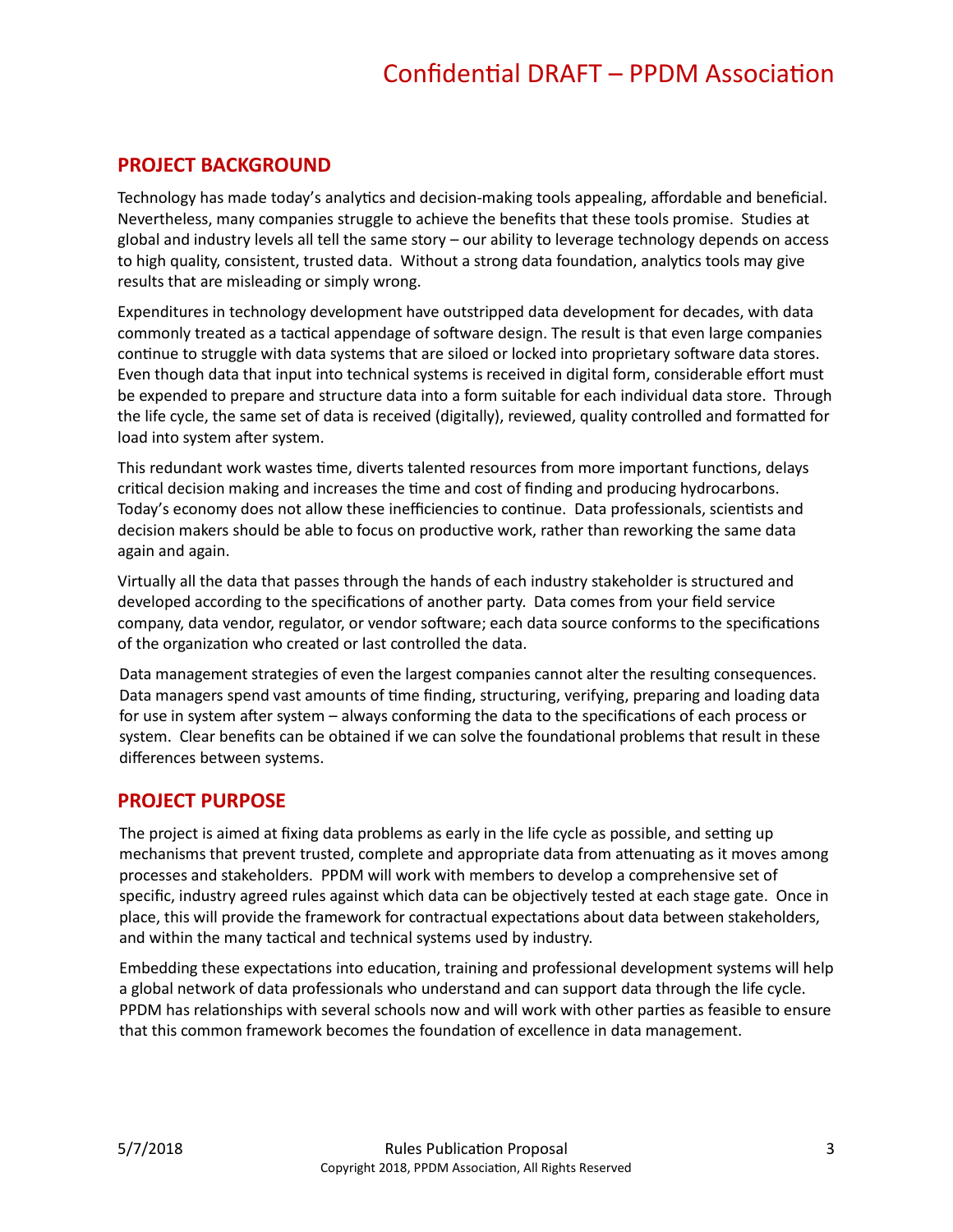### <span id="page-4-0"></span>**INITIATIVES IN THIS PROPOSAL**

In collaboration with its members, the Professional Petroleum Data Management Association has identified several key areas that will benefit from a common foundation of data standards and best practices. This proposal focuses on two of these:

1. **A Common Foundation for Trust**: Trusted data grounds analysis, interpretation and decision making. Unfortunately, trust is degraded as data is moved between stakeholders, processes and systems, mainly because of the physical and contextual data attenuation that occurs in tactical, process-centric systems.

Data attenuation, and the loss of trust that comes with it, can be resolved if industry creates and deploys a set of agreed conditions that define "good" data. These conditions can be developed as objective tests that assess data as it flows among industry systems through the life cycle. This proposal recommends a mechanism to develop and deploy a comprehensive and open system of data rules that is created by industry for the benefit of all stakeholders.

Once complete, we will have developed industry accepted rule collections that are appropriate to business functions.

- Content: The content of the PPDM Rules library will be expanded to cover the topics more important to industry today. We expect the rules library to grow from about 3,500 to over 10,000 rules.
- Collections: Key subject areas will be selected by sponsors we will work with industry experts to ensure that the rules collection in each subject can be used to designate data as trusted, complete and fit for purpose. Over the course of a year, we hope to cover at least 5 – 10 subjects, provided we have sufficient industry participation to make swift progress.

*The PPDM Rules Library, developed several years ago, is designed to help assess the quality, completeness and trustworthiness of data. To realize its potential, industry must support the completion and organization of this library and encourage its adoption by all stakeholders through the life cycle. Once complete, these rules can be associated with both tactical and strategic data systems to ensure high quality data is maintained through end to end processes.* 

*A complete, trusted and comprehensive rules library can become the foundation to build contracts, service agreements, data acquisitions, or divestitures when they reference and require adherence to an accessible, comprehensive, objective and testable rules library.* 

2. **Professional Development**: Understanding these rules will quickly become a keystone for the development of industry professionals, all of whom must understand the need for high quality data. Data rules are based on concepts and principles that become the foundation for professional development of all industry staff, including (but not only) data management professionals.

The PPDM professional development program strives to help industry understand what good data looks like, the kinds of data problems that may happen, and the consequences to the business when bad data reflects an error in a business process, or an error in data systems. It further helps set out courses of action for various kinds of data problem. More information can be found in the appendix.

Upon project launch, we will work with schools and other professional development programs to help them embed the rules as appropriate. PPDM will also embed the rules into its existing data management training classes and work with members to encourage the development of a wide array of materials that encompass the concepts within the rules library.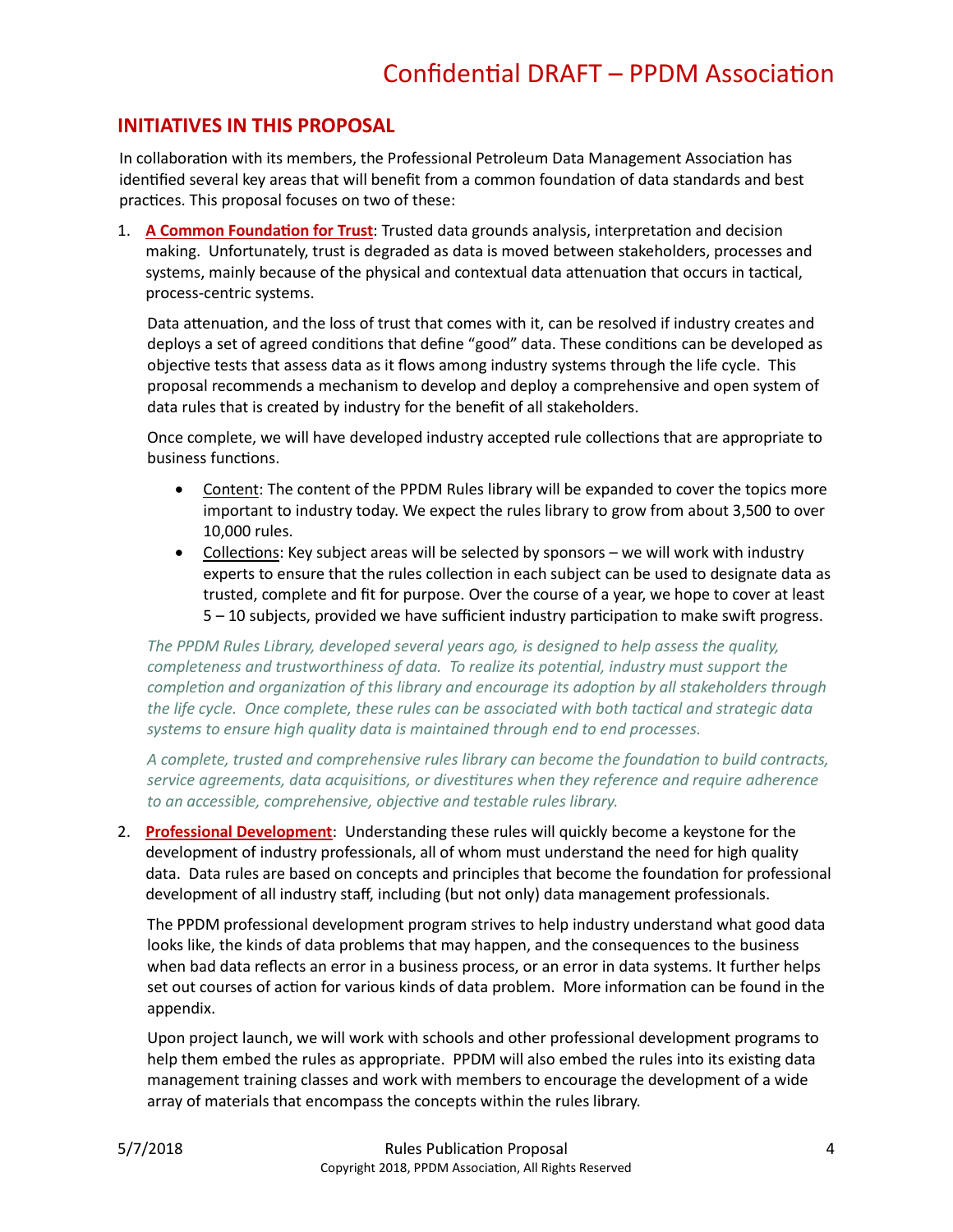*The PPDM Association develops data management training classes and is working with educational and training organizations to encourage the creation of strong and consistent framework for data management professionals. This, in turn, will help a global supply of well-trained data professionals who have a strong understanding of the requirements and principles of data in the oil and gas industry. A prepared and portable professional resource pool helps industry launch and deploy new projects quickly.* 

### <span id="page-5-0"></span>**PROJECT PROPOSAL SUMMARY**

The PPDM Association has been working with industry towards the creation of an open, industry standard family of data rules. **While the organic growth of the rules library is moving forward, progress is not meeting the needs of industry in a timely way.** Achieving the benefits outlined above requires swift and decisive action. Your help is critical to setting the necessary systems in place.

#### WHAT WE ARE ASKING FOR

Virtually every major oil and gas operator has developed an internal family of rules that are used to test whether data is correct, complete, conforms to expectations, and appropriate for its purpose.

- 1. **Donate your rules to PPDM**: We ask that you donate your data rules to the PPDM Association, so they can be integrated with other sets and organized into useful collections for deployment in data assessment. These collections will mainly conform to data types (such as directional surveys, well logs, seismic headers etc.) and key processes (acquisition, interpretation etc.).
- 2. **Provide resources**: We ask that you consider making expert resources available for the development and approval of these rule sets. Adequate industry resources will allow us to create these swiftly and effectively. We believe that with adequate resources, each collection can be prepared for review in only a few weeks of elapsed time (a few days from each SME). Without adequate resources, this program will lag behind schedule – an outcome not aligned with industry needs and expectations.
- 3. **Provide funding**: Funding to support necessary project management, documentation, communication and publication resources is needed to ensure that the program can be completed quickly, and start adding value to contributors and industry soon. We ask every major operator participating in the project to donate \$25,000; with at least 5-6 participants we should have sufficient funds to run the project for about a year, and provide a useful frame of reference for the next steps.

#### WHAT WE WILL DO WITH THE RULES THAT YOU DONATE

As we collect rules created by key operators and other stakeholders, we will be able to develop a comprehensive resource that will benefit all stakeholders. With this PPDM will:

- 1. **Collect**: Assemble and organize industry contributions into logical collections, often by "data type" such as digital well logs or seismic navigation.
- 2. **Review**: Form agile work groups consisting of subject matter experts to assess, condition, compile and approve a final rule collection for each logical set. Each logical rule collection will be supported by an appropriate group of industry-provided SME.
- 3. **Prepare**: Final rule sets will be classified, organized and otherwise prepared for publication in the rules library.
- 4. **Publish**: Publish the rules in the growing open rules library, which exists today and contains over 3,000 rules. You can access the library at rules.PPDM.org. PPDM intends to make the rules library an open industry resource.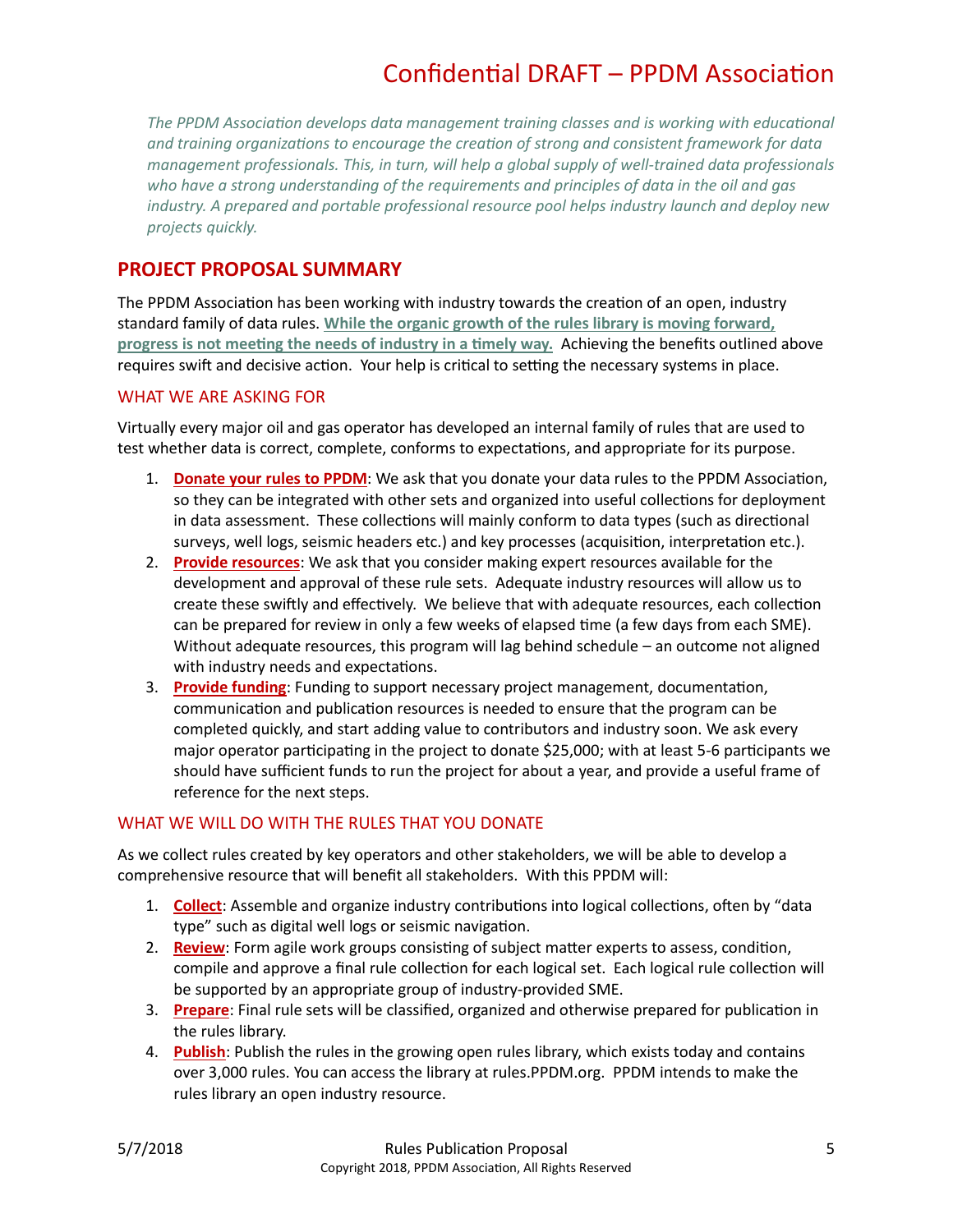5. **Deploy**: Review and make recommendations about technologies that may be able to deploy the rule sets in a business setting. Currently, blockchain technology is of interest to many members.

#### HOW WE WILL SUPPORT DATA PROFESSIONALS

Industry safety awareness programs have resulted in substantial HSE and productivity improvements throughout industry. Similarly, training or education programs about what makes data "good", and the role that everyone has in developing and supporting the data asset will strengthen programs for data preparedness.

- 1. **Professional Development**: The concepts and principles that underly data rules will be made available to education or training programs. These will support the emergence of a strong baseline of competency and knowledge for data professionals – indeed, all industry professionals!
- 2. **Competency and Capability**: Mechanisms for evaluating the knowledge and skills of data professionals can be assessed through specific cases taught as concepts or principles.

### <span id="page-6-0"></span>**SCOPE**

This project will focus first on the most critical rule collections that are needed to achieve the main goals. The priority order will be established by industry sponsors. Additional collections may be recommended once this is complete.

#### IN SCOPE

- Data rule sets in human readable English form.
- Machine readable forms (such as SQL statements) may be developed if sponsor companies wish to do so, and sufficient funding and resources are available.
- A mechanism for evaluating a system, process or data store for compliance to the rules will be discussed. Recommendations for developing such a mechanism may be developed at the discretion of the participants.

#### OUT OF SCOPE

- Work flows and specific business processes are out of scope, as these are typically proprietary
- Training support materials and classes will be developed as a separate initiative and will not be funded by this project.
- <span id="page-6-1"></span>• Technology specific deployments will typically be completed by interested companies.

### **DELIVERABLES**

| <b>KEY DELIVERABLES</b> | <b>PRIORITY</b><br>/ ORDER | <b>SPECIFIC RECOMMENDATIONS</b>                                                                                                                                                                                            |
|-------------------------|----------------------------|----------------------------------------------------------------------------------------------------------------------------------------------------------------------------------------------------------------------------|
| Data rules library      |                            | The data rules library will be published at<br>rules.PPDM.org. Ultimately, the library will<br>be publicly available, but access may be<br>restricted to sponsor companies for an<br>initial review and evaluation period. |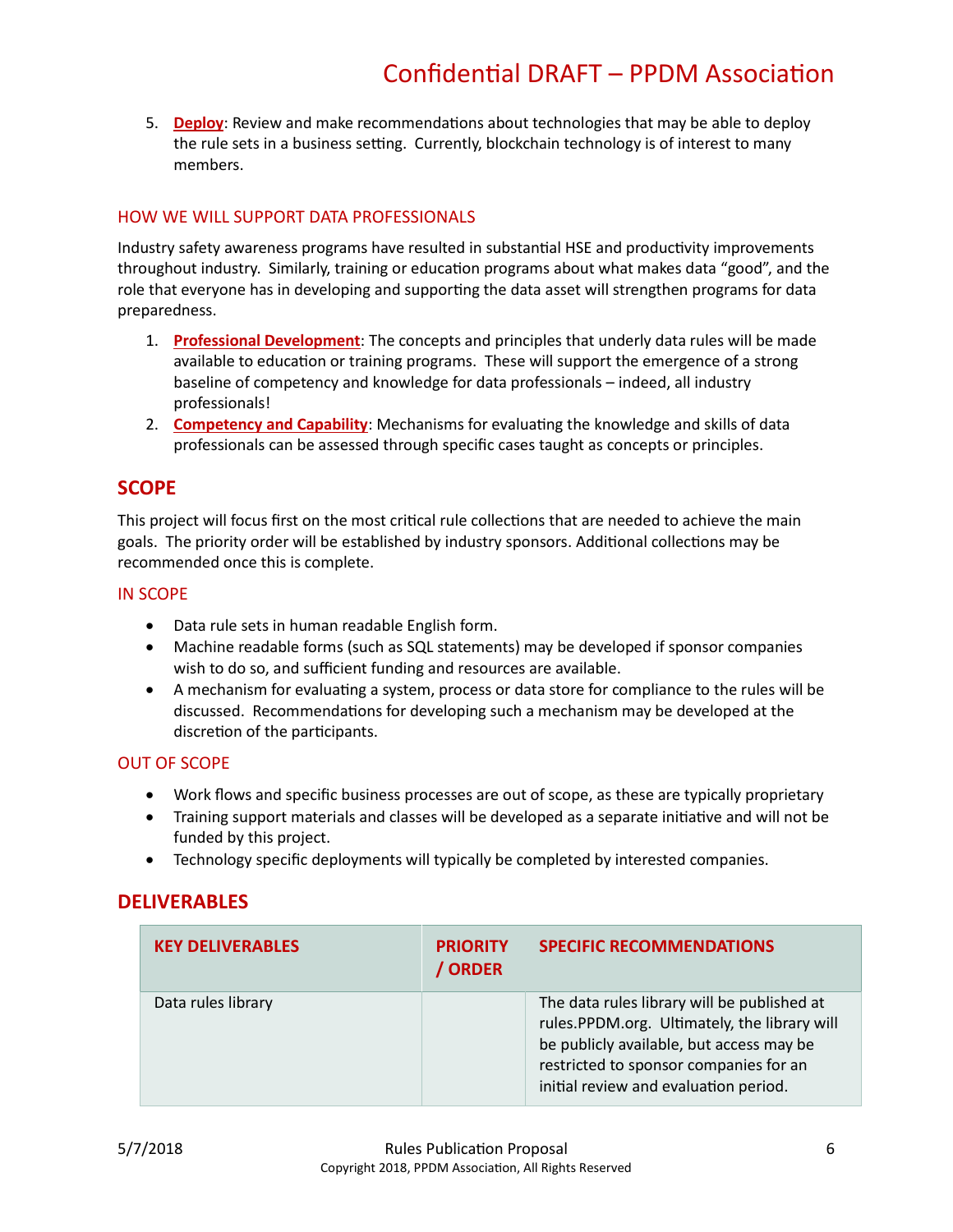| Classification system            | The rules classification system, already<br>partly in place, will be expanded as needed<br>to make rules discoverable and retrievable.                                    |
|----------------------------------|---------------------------------------------------------------------------------------------------------------------------------------------------------------------------|
| Recommendation for compliance    | The working group will evaluate options for<br>a compliance mechanism and make a<br>recommendation for additional<br>development                                          |
| <b>Rules Hierarchy</b>           | For professional development purposes, the<br>rules will be organized by concepts and<br>principles, and become part of the<br>knowledge library at the PPDM Association. |
| Machine readable rules (SQL etc) | This will be developed if the sponsors wish<br>it and provide sufficient funding and<br>resources to accomplish the work.                                                 |

## <span id="page-7-0"></span>**FUNDING MECHANISMS**

**Project Launch**: The committee will be launched with sufficient industry funding as per the preliminary budget contained within this document.

<span id="page-7-1"></span>**Project Sustainment**: A business plan will be developed outlining methods for the necessary ongoing funds to be acquired. We note that this may include advertising or corporate sponsorship; the advantages and disadvantages of these approaches must be considered and approved.

# **ASSUMPTIONS**

- 1. **Committed, paid resources position projects for success**: PPDM staff will support logistical and organizational requirements, will ensure that the committee is well formed and adheres to appropriate Policies (including Code of Ethics and applicable Anti-trust law)
- 2. **Industry participation is essential for success**: Work will be done by a combination of paid and volunteer resources, coordinated by the PPDM Association. Volunteer participants will be available to serve a one-year term, renewable if mutually desired.
- 3. **IP contribution rights protect industry**: The necessary IP contribution rights will be supported, as it is recognized that contributors may not all be PPDM members. This may be partly addressed through appropriate licensing arrangements (such as the Public GNU).
	- o Grant of right given by contributors
	- o Grant of right to use given to users of the website.
- 4. **Existing materials can be leveraged**: It is expected that companies and organizations will donate existing work to the program.
- 5. **Industry support will build through early success**: Identifying and developing appropriate avenues to support the ongoing development and maintenance of this site is critical to long term success.
- 6. **Legal obligations must be fulfilled**: PPDM Policies and guidelines must be followed by all participants, although membership will not be required for participation.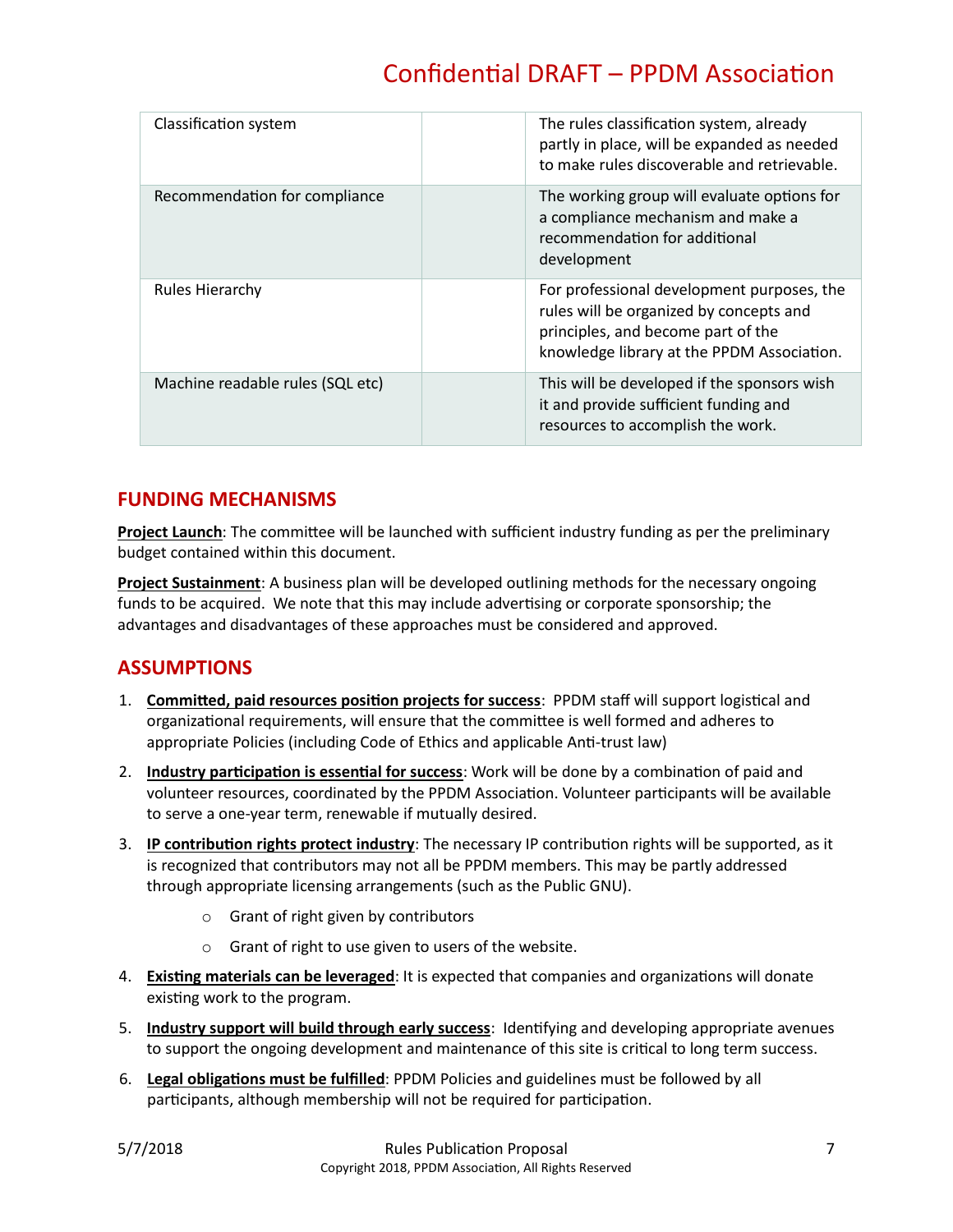## <span id="page-8-0"></span>**RISKS & CONSTRAINTS**

- 1. **Vendor Neutrality Policy**: Neutral optics are essential to success and is a PPDM requirement; the team may restrict funding options that suggest undue corporate influence, and thus reduce options for obtaining industry sponsorship of the site. This needs to be addressed early in the project.
- 2. **Delays may impact delivery**: Economic conditions may result in some program delivery delays, both for funding and resource gaps. Committed funding for the first year is a pre-requisite to launching this project.
- 3. **Long-term planning is essential**: We recognize that making the information complete and filling content gaps will take time and require trust building to encourage participation. Industry patience as the first phases are built out is needed, so expectations management is critical.
- <span id="page-8-1"></span>4. **Trusted content builds momentum**: Editorial and content governance will be essential to ensure that content is appropriately oriented. Mechanisms for receiving and integrating industry contributions are needed, although it is recognized that a ramp-up time may be needed before companies feel prepared to share information and ideas.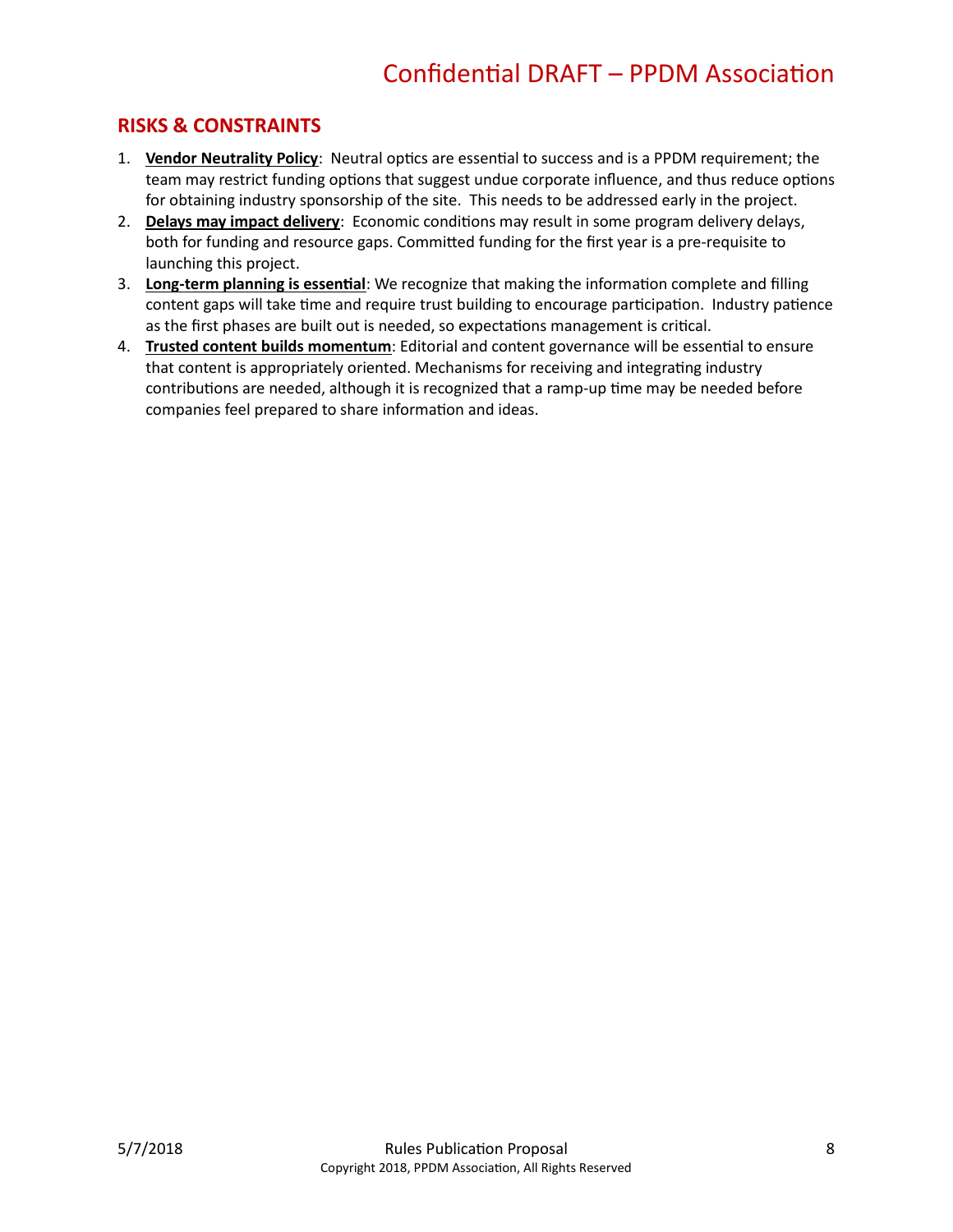# **BUDGET HIGHLIGHTS**

PPDM project budgets do not include infrastructure costs, such as office space, communications etc.

| <b>Requirement</b>                          | <b>Resource</b>                                        | Cost (year 1) |
|---------------------------------------------|--------------------------------------------------------|---------------|
| Logistics and program<br>management support | <b>PPDM</b> staff members                              | \$50,000      |
| Content management                          | PPDM staff to coordinate writers and<br>working groups | \$50,000      |
| Web development                             | PPDM staff web developer                               | \$15,000      |
| Communication                               | PPDM staff and committee members                       | \$10,000      |
| <b>Web hosting</b>                          | Third party                                            | \$2,000       |
| Legal                                       | Third party                                            | \$10,000      |
| <b>TOTAL</b>                                |                                                        | \$137,000     |

### <span id="page-9-0"></span>**ROLES AND RESPONSIBLITIES**

| <b>Role</b>                     | <b>Who</b>                         | <b>Functions</b>                                                                                                                                                                                                                            |
|---------------------------------|------------------------------------|---------------------------------------------------------------------------------------------------------------------------------------------------------------------------------------------------------------------------------------------|
| <b>Management and logistics</b> | PPDM staff                         | Project management<br>Infrastructure<br>$\overline{\phantom{a}}$<br>Scheduling and delivery<br>$\overline{\phantom{a}}$<br><b>Financial controls</b><br>$\overline{\phantom{a}}$<br>Legal and Audit obligations<br>$\overline{\phantom{a}}$ |
| <b>Rules Committee</b>          | PPDM staff, industry<br>volunteers | Content guidelines<br>$\overline{\phantom{a}}$<br>Content oversight<br>$\overline{\phantom{a}}$<br>Website Graphic User Interface<br>$\overline{\phantom{a}}$<br>(GUI) design                                                               |
| <b>Rule developers</b>          | PPDM staff, industry<br>volunteers | Rules and related content<br>$\overline{\phantom{a}}$<br>preparation                                                                                                                                                                        |
| <b>Contributors</b>             | Industry stakeholders              | Source material donation<br>$\overline{\phantom{a}}$<br>Graphics or illustrations<br>$\overline{\phantom{a}}$<br>Seconded staff resources<br>$\overline{\phantom{a}}$                                                                       |
| Webmaster                       | PPDM staff                         | Website development<br>$\overline{\phantom{a}}$<br>Website functionality<br>$\overline{\phantom{a}}$<br>Security and access management                                                                                                      |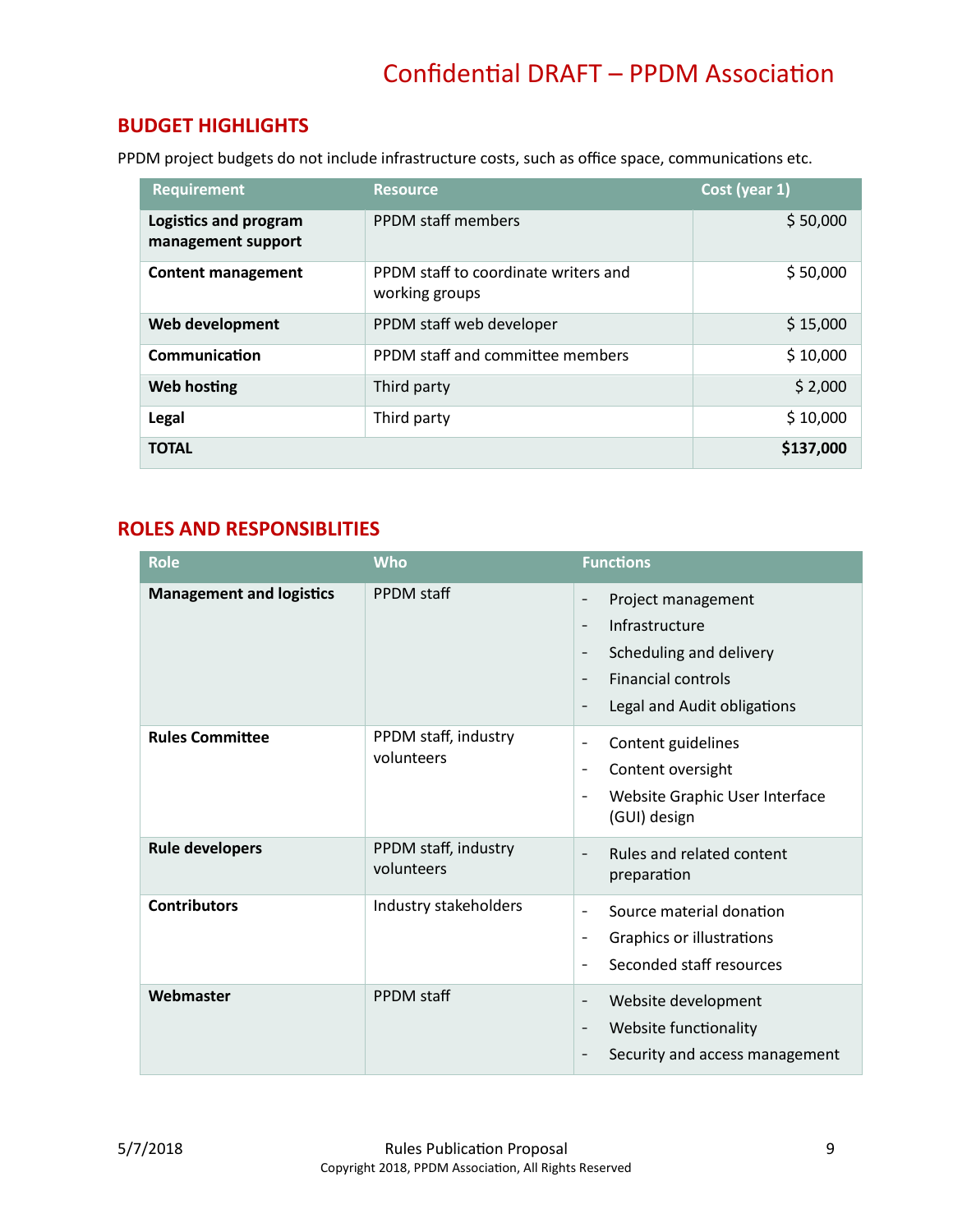### <span id="page-10-0"></span>**IMPLEMENTATION APPROACH**

This project will be managed with an iterative and incremental method to review the opportunities that are most valuable to industry. This will be highly interactive and require participation from input from both operator and vendor subject matter experts.

## <span id="page-10-1"></span>**HIGH LEVEL TIMELINE/ SCHEDULE**

- Contingent on the scope of the charter, this committee is projected to launch in 2018.
- This work is expected to span many years, with the first part of the work completed within 1 year, depending on the number of standards to be included.
- Delivery speed is essential, with rule families being published for review every few weeks, once the initial rule set has been compiled and prepared.

#### <span id="page-10-2"></span>**RELATED PPDM INITIATIVES**

Although all PPDM projects are inter-related, these projects are not included in the scope of this project proposal. They are provided to illustrate the comprehensive approach that the PPDM Association has undertaken to resolve data related challenges for the oil and gas industry.

1. **Common Vocabularies:** As industry has evolved, independent vocabularies have emerged. Unfortunately, while technology advanced, our vocabularies often failed to keep pace with change. Many of our vocabularies are out of date or have devolved into local corporate or regional dialects.

*The PPDM Association is developing tools, such as What Is A Well, Well Status and Classification, and What is a Completion, to help resolve this problem. This proposal will be completed in conjunction with ongoing projects in this area, and work by affiliated standards organizations.* 

2. **Business-Oriented Data Stores**: Data attenuation often results when data is loaded into a technical or tactical piece of software. As data is passed from tactical system to tactical system, data attenuation swiftly becomes irreversible. Effective data management processes manage data in a business-oriented data store, and pass data to tactical systems as needed. This allows the business-oriented master to steward critical data for reuse or integration into other systems. Industry standards such as the PPDM Data Model are designed to support this need.

*Managing data strategically using an industry standard such as the PPDM Data Model helps ensure that data is stored in the context of the business, rather than a software solution. This proposal recommends that data rules should be associated with key business data objects through their life cycle, and continually used to assess the quality and effectiveness of strategic and tactical systems.* 

3. **Professional Development**: Data professionals benefit from objective clarity about what makes data "good", and what the consequences of data failure or attenuation are. Understanding the consequence to the business, appropriate remedial courses of action, and suitable resolutions is the foundation of effective data management.

*High quality professional development programs, coupled with appropriate evaluation mechanisms (such as the CPDA certification) help our industry develop a workforce that is portable, global and ready to work. The PPDM Association, in alignment with partner organizations, is working toward establishing this workforce.*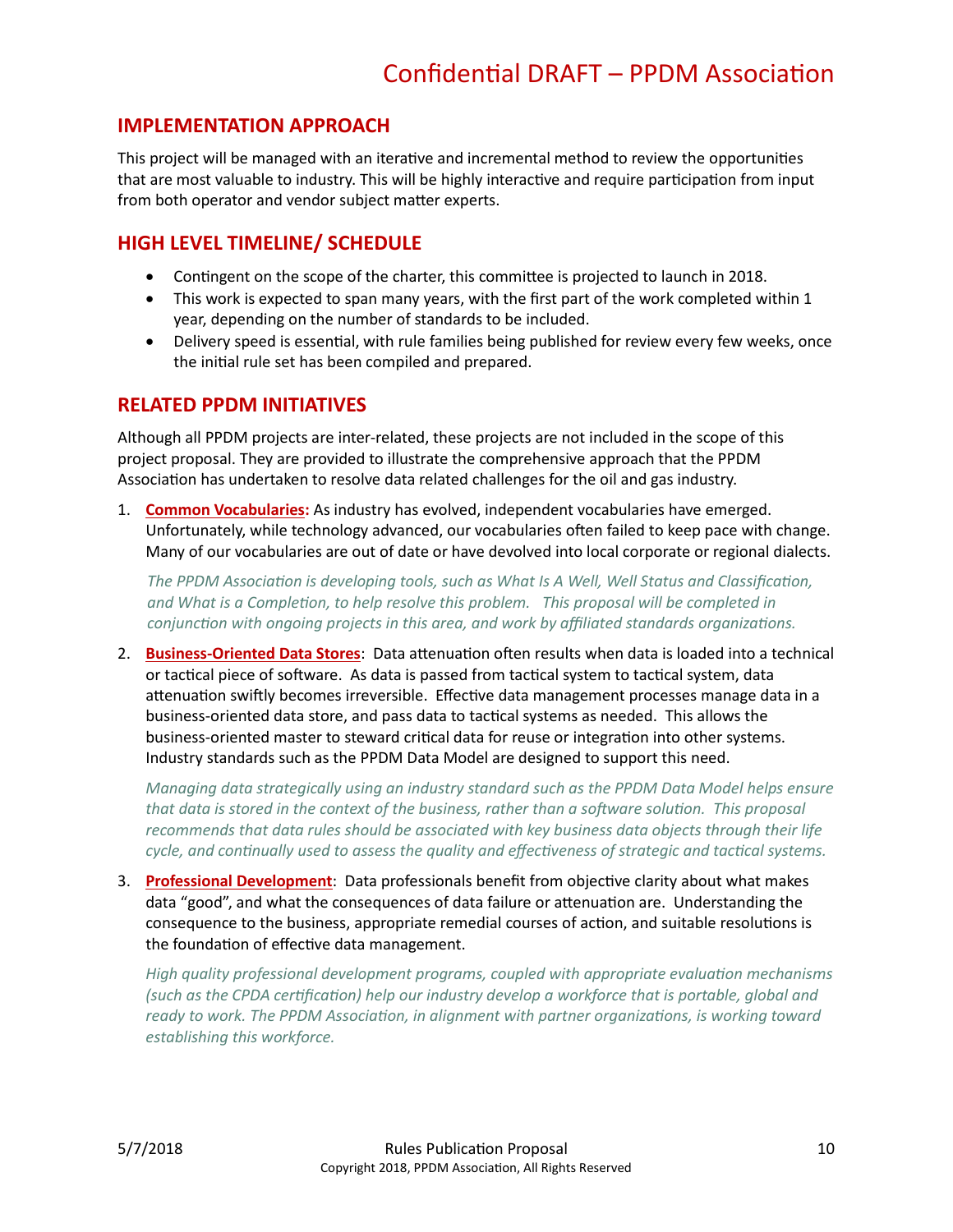# <span id="page-11-0"></span>**APPENDIX: MORE ABOUT DATA RULES**

#### 1. THE BASIS OF TRUST

Essentially, industry relies on a set of technical experiments (seismic, logs, chemistry) for the foundational information upon which interpretations are made. These interpretations become the basis for decision making and analytics.

Historically, trust has been based on local knowledge about who created data and how it was made. Scientists are trained to understand how effective different kinds of experiments are in evaluating the properties of rocks and other materials.

As industry globalizes, and discipline based siloes are erased, this knowledge must be encapsulated in increasingly specific, measurable and objective criteria.



#### 2. INTRODUCTION TO RULES

Here are some simple definitions upon which the PPDM Rules Library is based:

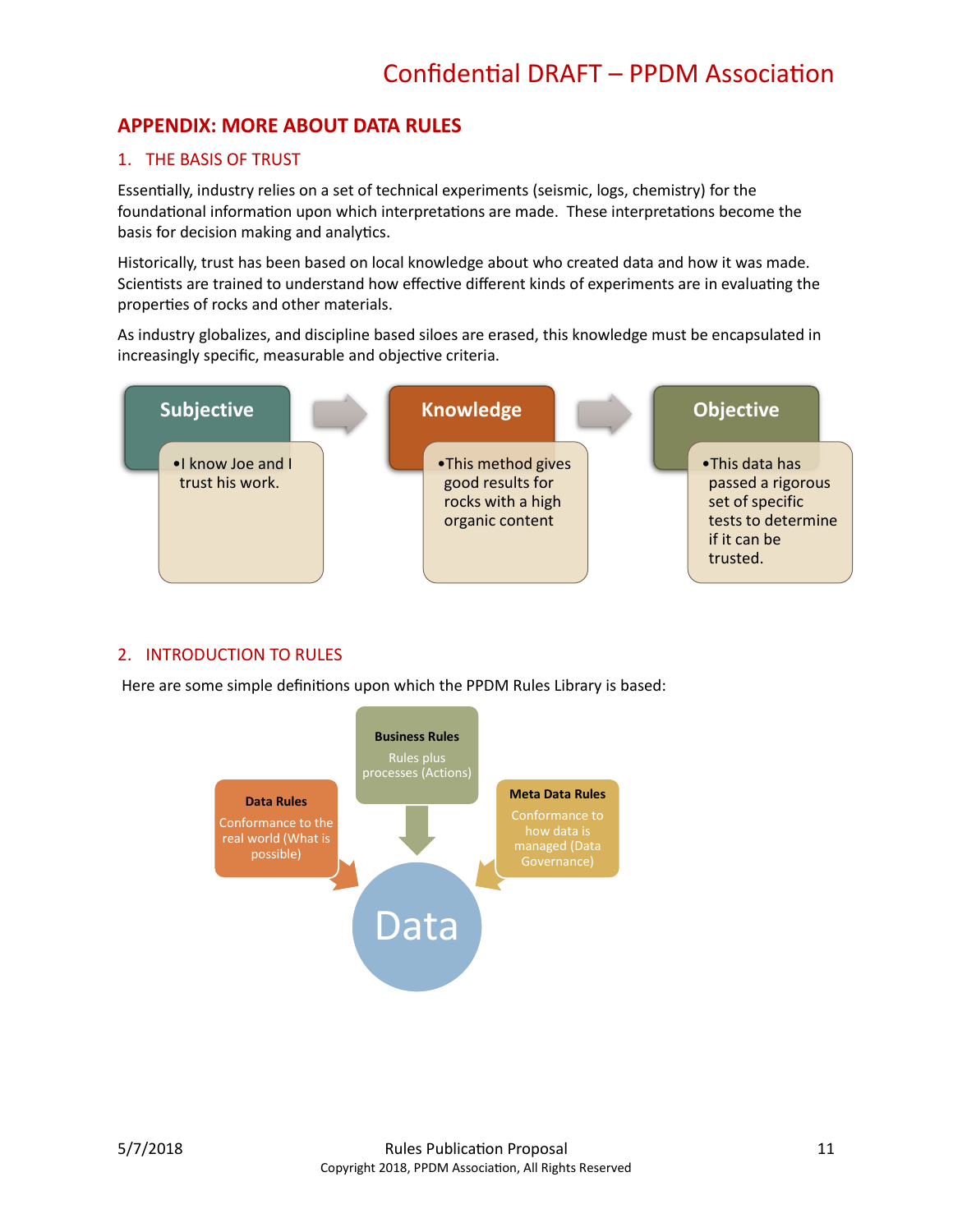| <b>Data Rules</b>      | A data rule is a statement that provides the opportunity to validate<br>compliance to expected conditions or to identify and review exceptions.                                                                                                                                                                                                                                                                                              |
|------------------------|----------------------------------------------------------------------------------------------------------------------------------------------------------------------------------------------------------------------------------------------------------------------------------------------------------------------------------------------------------------------------------------------------------------------------------------------|
|                        | Data rules are atomic; they each check one thing.                                                                                                                                                                                                                                                                                                                                                                                            |
|                        | A Data Rule always resolves to either true or false.                                                                                                                                                                                                                                                                                                                                                                                         |
|                        | Data Rules are intended to ensure that a program operates on accurate and<br>useful data providing higher user confidence in the quality of the data.                                                                                                                                                                                                                                                                                        |
|                        | Data rules apply to data and information, not workflows and processes. They<br>provide a method to define specific tests, validations or constraints associated<br>with data items.                                                                                                                                                                                                                                                          |
| <b>Business Rules</b>  | A Business rule is a statement that defines or constrains some aspect of the<br>business. Business rules describe the operations, definitions and constraints<br>that apply to an organization and are put in place to help the organization<br>achieve its goals. Business rules can apply to workflow, policies, procedures,<br>regulatory compliance, computing systems, individual behavior or corporate<br>behavior in an organization. |
|                        | Conformance to a business rule must be measured by determining whether<br>the necessary processes have been applied to data and information.                                                                                                                                                                                                                                                                                                 |
|                        | Business rules is a grouping of data rules by describing how to assert business<br>structure or control or influence the behavior of the business.                                                                                                                                                                                                                                                                                           |
|                        | A business rule will contain one or more data rules, and data rules will be<br>contained in more than one business rule.                                                                                                                                                                                                                                                                                                                     |
| <b>Meta Data Rules</b> | A metadata rule is a statement that provides the opportunity to validate the<br>information about a data record in terms of compliance to expected<br>conditions or to identify and review exceptions.                                                                                                                                                                                                                                       |
|                        | A metadata rule has the same purpose and design as a data rule, but is aimed<br>at the data record rather than at the real-world object.                                                                                                                                                                                                                                                                                                     |
|                        | Metadata is "data about data". Metadata rules apply to the database row<br>(record). For example, row created date must not be null; published date is<br>greater than created date.                                                                                                                                                                                                                                                         |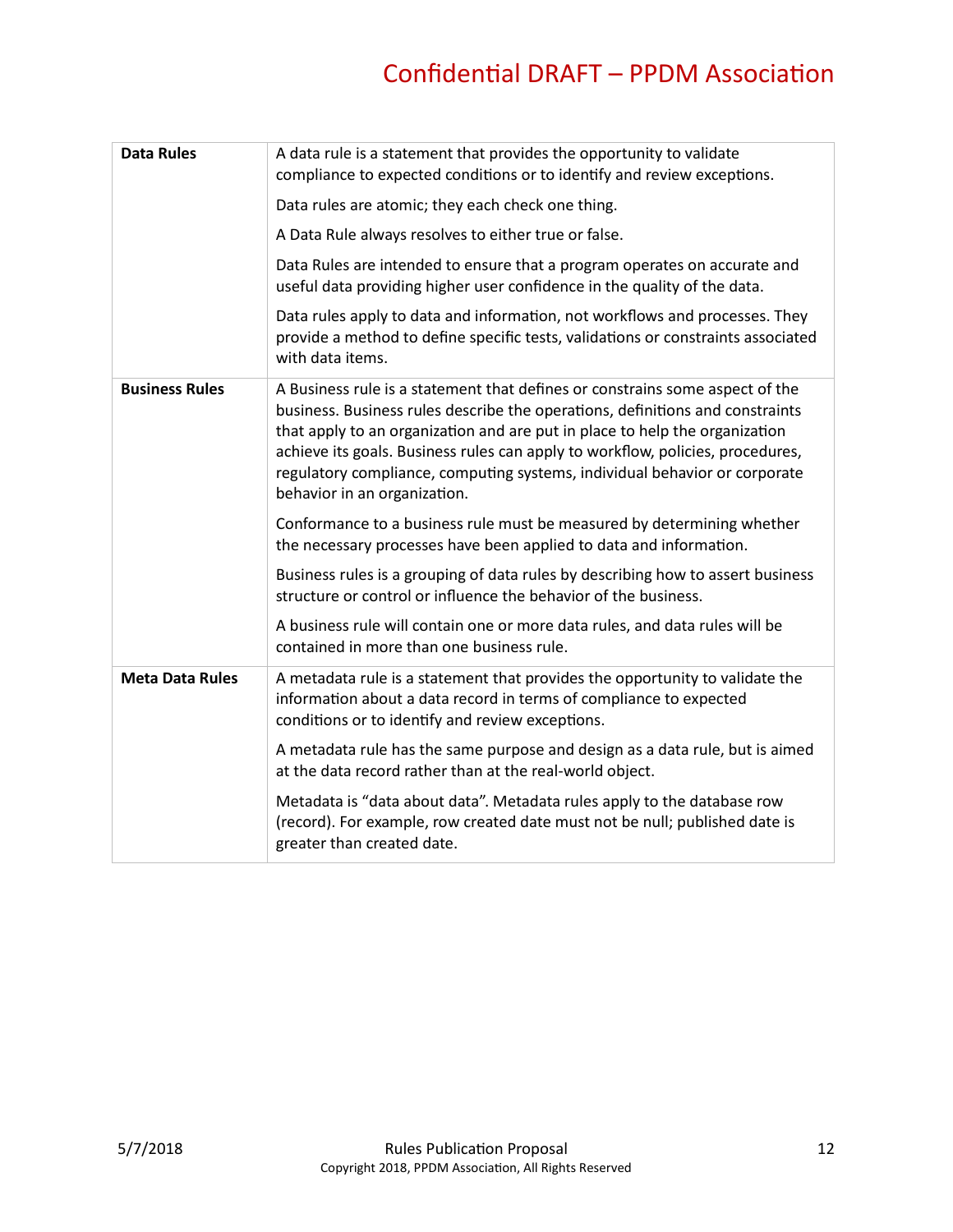### 3. RULE DIMENSIONS

Rules can be arranged into logical sets that progress from general concepts that describe an expected data governance condition to specific, testable scripts and procedures.



#### 4. CREATING COLLECTIONS OF RULES

The PPDM Association Rules Publication project will group wells into logical collections, often based on data types.



#### 5. RULES CLASSIFICATION

Rules will be classified using the concepts of faceted taxonomies. This will help users search the library and find the rule collections most useful to them.